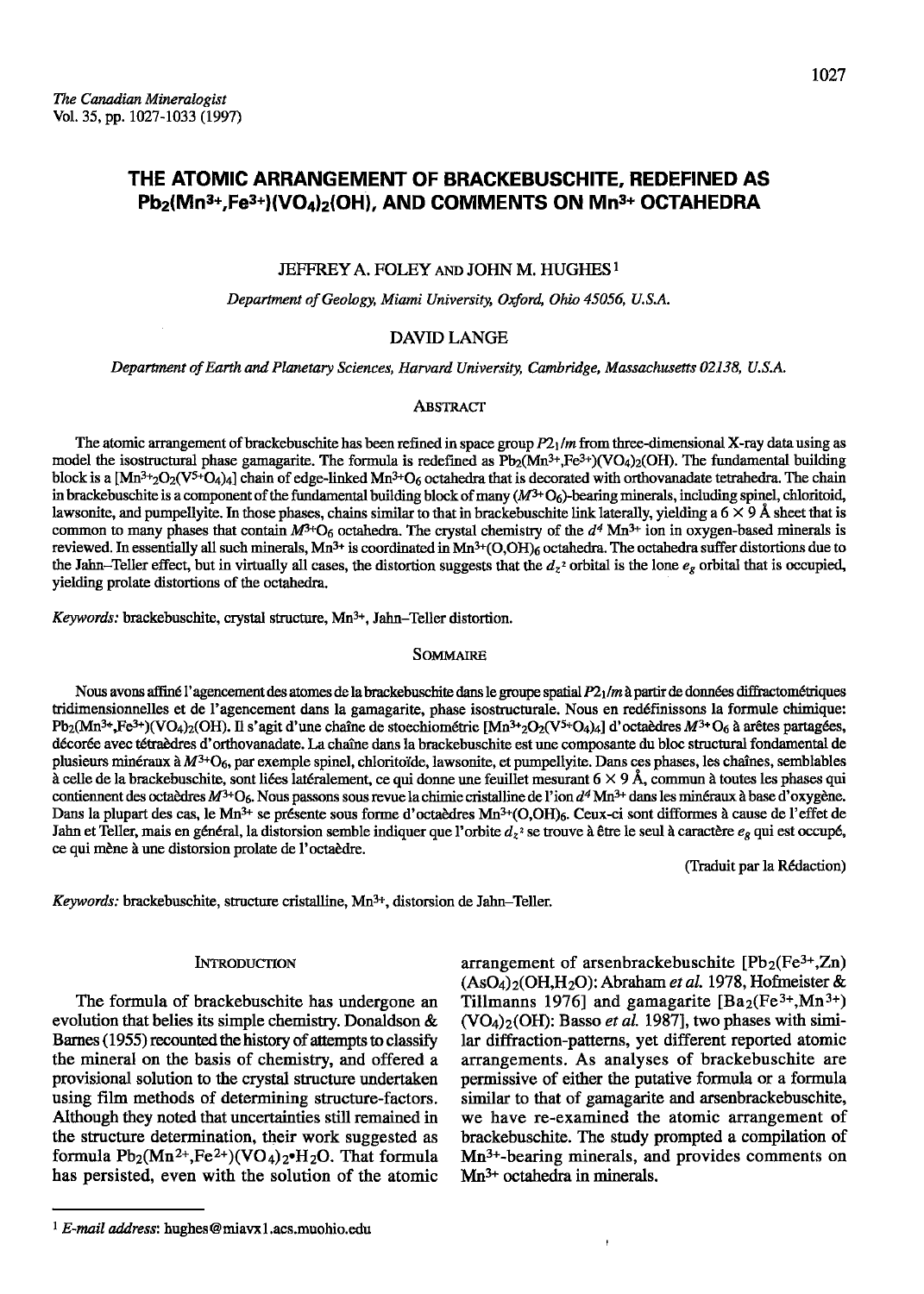#### **EXPERIMENTAL**

One reason that brackebuschite has resisted a definitive refinement of its structure is the poor quality of available specimens. In this study, we procured crystals from the original Donaldson & Barnes (1955) study (Harvard Museum, 96255). Results of chemical analyses of the specimen are given by Berry & Graham (1948); a formula calculated from their results, assuming the oxidation states found in the title formula and nine atoms of oxygen, yields  $Pb_{1.88}(Mn^{3+}0.46Fe^{3+}0.45Zn_{0.11}Cu_{0.04})\Sigma_{1.05}(V_{1.92}P_{0.02})O_{7.45}$  $(OH)_{1.55}$  or, ideally,  $Pb_2(Mn^{3+},Fe^{3+})(VO_4)_2(OH)$ . Thus, the analytical data for the sample are permissive of a formula indicating that brackebuschite is isostructural with gamagarite and arsenbrackebuschite.

TABLE 1. CRYSTAL DATA AND RESULTS OF STRUCTURE REFINEMENT OF BRACKEBUSCHITE

| Dimension                        | $0.08 \times 0.08 \times 0.04$ mm   |                    |              |  |
|----------------------------------|-------------------------------------|--------------------|--------------|--|
| Unit cell (space group $P21/m$ ) |                                     |                    |              |  |
| a(Å)                             | 7.650(1)                            |                    |              |  |
| Ь                                | 6.135(1)                            | AO)                |              |  |
| c                                | 8.863(1)                            |                    |              |  |
| Formula (ideal):                 | $Pb_2(Mn^{3+},Fe^{3+})(VO_4)_2(OH)$ |                    |              |  |
| θ limits                         | $0.0 - 30^{\circ}$                  | Scan type          | $\theta$ /20 |  |
| Standards:                       |                                     | Scan time(s)       | < 120 s      |  |
| Intensity.                       | 3 per 4 hrs                         | R <sub>merge</sub> | 0.032        |  |
| Orientation.                     | 3 per 300 reflections               | R                  | 0.056        |  |
| Data collected                   | 2454 $(\pm h, +k, \pm l)$           | $R_{w}$            | 0.060        |  |
| Unique data                      | 1236                                | Goodness-of-fit    | 1.850        |  |
| Data $>$ 3 $\sigma$              | 495                                 | Variables          | 60           |  |
|                                  |                                     |                    |              |  |

Note: Numbers in parentheses denote 1 esd of last unit cited.

To complement the earlier wet-chemical analyses, an electron- microprobe study of the crystal selected for structure refinement and other crystals from Harvard specimen #96255 was undertaken. The results show that two types of brackebuschite exist, one more Fe-rich, and the other more Mn-rich. An average of 10 analyses of the Fe-rich phase, totaling 99.34 wt.% with  $H_2O$ by stoichiometry, yielded  $(Pb_{1.96}Sr_{0.01}Ca_{0.01})\Sigma_{1.98}$  $(Fe_{0.77}Mn_{0.13}Cu_{0.03}Zn_{0.02})\Sigma_{0.95}(V_{2.04}As_{0.01})\Sigma_{2.05}O_4(OH).$ An average of 29 analyses of Mn-rich crystals (total<sub>mean</sub> = 99.56 wt.%) yielded (Pb<sub>1.89</sub>Sr<sub>0.02</sub>Ba<sub>0.01</sub>)  $Ca<sub>0.03</sub>$ )  $\Sigma<sub>1.95</sub>(Mn<sub>0.96</sub>Fe<sub>0.04</sub>Cu<sub>0.03</sub>Zn<sub>0.01</sub>) $\Sigma<sub>1.05</sub>(V<sub>2.01</sub>)$$ As<sub>0.02</sub>) $\Sigma$ <sub>2.03</sub>O<sub>4</sub>(OH), both on the basis of five non-H cations. The crystal has both high-Fe and high-Mn regions. The chemistry of brackebuschite is apparently more complex than revealed by wet-chemical analyses, which showed approximately 1:1 Mn: Fe; that ratio is correct, but is an average of high-Fe and high-Mn regions. In addition, groups of crystals in the high-Mn group can be distinguished on the basis of  $(Ca + Sr + Ba)$  content, although the sums of those elements range between 0.01 and 0.10 wt.% only. Thus the microprobe study reveals the chemical complexity of the phase that occurs at a single locality.

TABLE 2. POSITIONAL PARAMETERS AND EQUIVALENT ISOTROPIC TEMPERATURE-FACTORS FOR ATOMS IN BRACKEBUSCHITE

| Atom            | x            | у        | z         | $B(\AA^2)$            |
|-----------------|--------------|----------|-----------|-----------------------|
| Pb1             | 0.3278(3)    | $-1/4$   | 0.4020(3) | 2.01(4)               |
| Pb <sub>2</sub> | $-0.2643(2)$ | $-1/4$   | 0.2514(2) | 1.66(3)               |
| Mn              | 0            | 0        | 0         | 0.7(1)                |
| Vı              | 0.5556(8)    | 3/4      | 0.826(1)  | 1.0(1)                |
| V2              | 0.958(1)     | 3/4      | 0.6615(9) | 0.5(1)                |
| O1              | 0.490(3)     | 0.978(3) | 0.701(2)  | $1.5(4)^{*}$          |
| <b>O2</b>       | 0.452(4)     | 3/4      | 0.955(4)  | $3.1(8)^*$            |
| O3              | 0.798(3)     | 3/4      | 0.937(3)  | $1.0(5)^*$            |
| O <sub>4</sub>  | 0.729(5)     | 3/4      | 0.542(5)  | $3.7(8)$ <sup>*</sup> |
| Q5              | $-0.010(3)$  | 0.009(3) | 0.220(2)  | $1.7(4)$ <sup>*</sup> |
| O6              | 0.074(4)     | 3/4      | 0.536(3)  | $1.5(5)^*$            |
| $O7 (=$ OH)     | 0.175(4)     | 3/4      | 0.079(4)  | $2.2(6)$ *            |

Starred atoms were refined isotropically. Anisotropically refined atoms are given in the form of the isotropic equivalent displacement-parameter defined as:  $(4/3)[a^{2*}\beta_{(1,1)} + b^{2*}\beta_{(2,2)} + c^{2*}\beta_{(3,3)} + ab(\cos\gamma)^*\beta_{(1,2)} + ac(\cos\beta)^*\beta_{(1,3)} + bc(\cos\alpha)^*\beta_{(2,3)}].$ 

A single crystal of brackebuschite was selected for X-ray examination. The crystal was oriented on a CAD4 single-crystal diffractometer, and cell parameters were obtained by least-squares refinement of the setting angles of 25 independent diffraction maxima, utilizing graphite-monochromatized  $M \circ K \alpha$  radiation. The cell orientation is not conventional, as  $c > a$ , but is maintained to be consistent with earlier studies on the phase. Intensity data were collected on the same instrument; absorption effects were corrected by the w-scan method (transmission<sub>max</sub> = 99.72%, transmission<sub>min</sub> = 46.49%) and, subsequent to structure solution, by the absorptionsurface method implemented in program DIFABS (Walker & Stuart 1983). Methods of data collection and the results of the crystal-structure refinement are given in Table 1.

All crystal-structure calculations were undertaken using the Enraf Nonius SDP package of computer programs

TABLE 3. SELECTED BOND-DISTANCES IN BRACKEBUSCHITE

| Pb1- | O1(x2)      | 2.84(2) | Рb2- | Q1(x2)  | 2.55(2) |
|------|-------------|---------|------|---------|---------|
|      | O1' (x2)    | 2.55(2) |      | Ο2      | 2.72(3) |
|      | 04          | 2.85(3) |      | O3      | 3.00(3) |
|      | 04' (x2)    | 3.16(1) |      | 04      | 2.59(4) |
|      | O5(x2)      | 2.95(2) |      | O5(x2)  | 2.60(2) |
|      | O6          | 2.63(3) |      | O6      | 2.87(2) |
|      | 07 (OH)     | 2.66(3) | Mean |         | 2.69    |
| Mean |             | 2.83    |      |         |         |
| V1-  | O1 (x2)     | 1.74(2) | V2-  | 04      | 1.68(3) |
|      | 02          | 1.61(4) |      | O5 (x2) | 1.77(2) |
|      | О3          | 1,75(2) |      | Ο6      | 1.66(4) |
| Mean |             | 1.71    | Mean |         | 1.72    |
| Mn-  | O3(x2)      | 2.10(2) |      |         |         |
|      | O5(x2)      | 1.98(2) |      |         |         |
|      | 07 (OH)(x2) | 1.99(2) |      |         |         |
| Mean |             | 2.02    |      |         |         |

Note: numbers in parentheses denote 1 esd of last unit cited.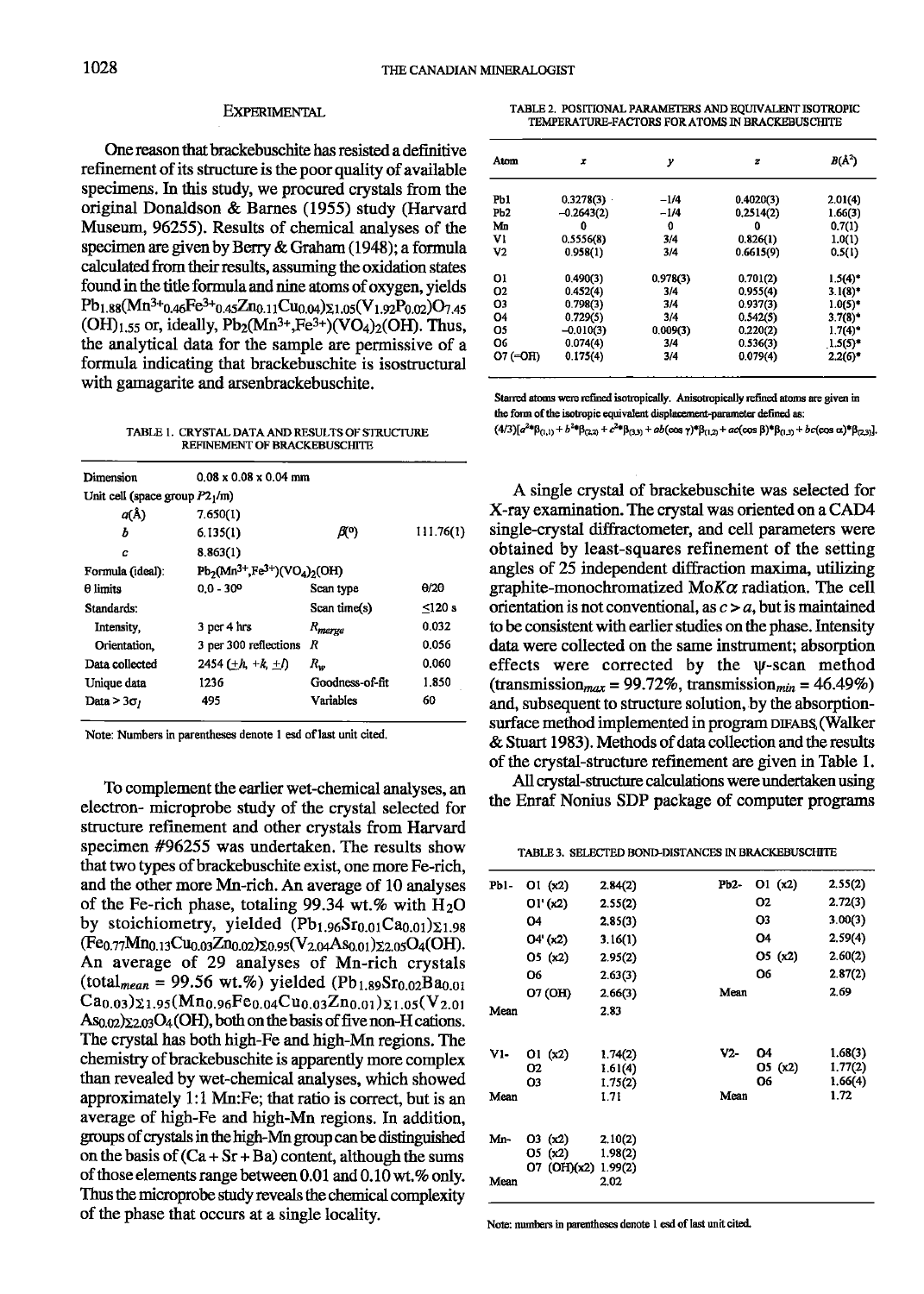(Frenz 1985). Neutral-atom scattering factors, with corrections for anomalous dispersion, were employed tbroughout the refinement. The starting parameters were those of gamagarite (Basso  $et$  al. 1987); the atomic positions and thermal parameters rapidly converged to an atomic arrangement isostructural with that phase.

Anisotropic thermal parameters were applied to all atoms, but several atoms of oxygen refined with non-positive-definite thermal ellipses; thus oxygen atoms were returned to isotropic refinement. Several large, positive-difference peaks ( $\langle 7 \frac{e}{\hat{A}^3} \rangle$  were noted within 1 Å of each Pb atom; such "ghost" peaks are not uncommon in heavy-atom sfructures determined on less-than-ideal crystals. It is felt that because of the poor quality of the crystals, the structure refinement is at the limits of its resolution.

Bond-valence sums were calculated for all atoms in brackebuschite, and are in good agreement with the formal valence of the ions suggested in the revised formula. Valence sums for oxygen atoms are between 1.85 and 2.05  $vu$ (valence units), and among the cations, the sums for Pb1, Pb2, Mn(Fe), V1, and V2 are 1.82, 1.83, 2.99, 5.20, and  $5.05 \, \nu u$ , respectively. Bond-valence sums confirm that in brackebuschite, like gamagarite, 07 is the hydroxyl, with a bond-valence sum of 1.32  $vu$ .

Table 2 conrains positional parameters and equivalent isotropic thermal parameters for atoms in brackebuschite, and Table 3 provides selected interatomic distances. A table of observed and calculated structure-factors has been submitted to the Depository of Unpublished Data, CISTI, National Research Council of Canada, Ottawa, Ontario K<sub>1</sub>A OS<sub>2</sub>.

## DISCUSSION OF THE ATOMIC ARRANGEMENT

The structure refinement described here, undertaken using modern diffractometer methods, refines and corrects the earlier provisional solution undertaken using fiIm methods of structure-factor determination. The refinement confirms that brackebuschite is isostructural with gamagarite (Basso et al. 1987), and redefines the formula as  $Pb_2(Mn^{3+},Fe^{3+})(VO_4)_2(OH)$ .

The atomic arrangement of brackebuschite can be characterized on the basis of decorated chains of  $(O3-O7)$  edge-sharing MnO<sub>6</sub> octahedra. Figure 1 depicts the structure, illustrating the chains of octahedra. The chains are decorated with V1 and V2 orthovanadate tetrahedra, and the decorated chains are linked together by Pbl and Pb2 atoms, which coordinate in irregular polyhedra that link adjacent chains, as  $Pb1O_{11}$  and  $Pb2O_8$ . The V1O<sub>4</sub> tetrahedra share an 03 corner with the shared edge of the  $MnO<sub>6</sub>$  chain, whereas the V2O<sub>4</sub> tetrahedra share two 05 atoms, both 05 atoms being apical atoms of oxygen of adjacent octahedra in the chain.

Although the atomic arrangement of brackebuschite has remained unelucidated for a long time, it became apparent upon solution that the structure is formed of a fundamental building block (FBB) long ago recognized

as common in  $(M^{3+}O_6)$ -bearing minerals. Moore *et al.* (1985) described a  $[M^{3+}_2\Box\phi_2(TO_4)_2]$  sheet, the topology of which is based on a layer of the spinel structure. The sheet is formed of chains of edge-sharing  $M^{3+}O_6$ octahedra that are decorated with  $TO<sub>4</sub>$  tetrahedra, and the chains are linked laterally by sharing tetrahedra, yielding a  $6 \times 9$  Å sheet that is common to many Mn<sup>3+</sup>-bearing minerals, as well as phases such as spinel, chloritoid, lawsonite, and pumpellyite. In brackebuschite, the tetrahedra that decorate the chains are not shared with adjacent chains, as each chain that is a component of the sheet described by Moore et al. (1985) is now a separate entity. Thus in brackebuschite the chains are not polymerized laterally, yielding an FBB of  $[Mn^{3+}2O_2(VO_4)_4]$ . The remarkably ubiquitous nature of the FBB described by Moore et al.  $(1985)$  is thus expanded, although the repeat unit of the FBB is reduced from their sheet of chains to the component chains themselves in brackebuschite; the FBB retains the  $\sim$ 6 Å repeat (b in brackebuschite).

As evidenced by the difficult history of the characterization of brackebuschite, determination of the valence state of such elements as Mn must be considered provisional until a definitive crystal-structure determination is obtained. As noted by Peacor (1972), existence of distorted Mn-bearing octahedra "may normally be used as confirmation of the occurrence of manganese in a 3+ oxidation state", and, "where  $(Mn^{3+})$  is not (so coordinated), some doubt may exist as to the nccuracy of structure determination or refinement." The  $4 + 2$  prolate octahedron in brackebuschite is confirmation of the existence of  $Mn^{3+}$  in the phase, although the Jahn-Teller distortion is undoubtedly diluted by the significant fraction of  $Fe<sup>3+</sup>$  at the site.

### $Mn^{3+}O_6$  Octahedra in Minerals

Manganese is among a small group of elements that occur in three valence states in nature,  $e.g., Mn<sup>2+</sup>, Mn<sup>3+</sup>$ and  $Mn^{4+}$ . The ions each exhibit unique crystal-chemical behavior, and the oxidation state of Mn can be ascertained by the coordination polyhedron defined by the surrounding ligands. Peacor (1972) discussed the crystal chemistry of manganese, and enumerated the coordination polyhedra of  $Mn^{2+}$ ,  $Mn^{3+}$ , and  $Mn^{4+}$  in minerals and synthetic compounds. Here we review the coordination of Mn3+ by oxygen in minerals and update Peacor's listing of Mn<sup>3+</sup>-bearing minerals.

 $Mn^{3+}$ , with three  $d^4$  valence electrons, can occur with either a high- or low-spin electron configuration, but the high-spin state is almost exclusively found. The high-spin state ( $t_{2g}$ <sup>3</sup> $e_g$ <sup>1</sup> electron configuration) yields 3/5  $\Delta_0$  excess crystal-field stabilization energy in a symmetrical octahedral field. However, the Jahn-Teller theorem dictates that ions with a  $t_{2g}^3$  e reduced configuration must undergo tetragonal distortions in such a crystal field; these lengthen one or two of the three principal axes of the octahedra, to form prolate or oblate octahedra, respectively. This distortion increases the crystal-field stabilization energy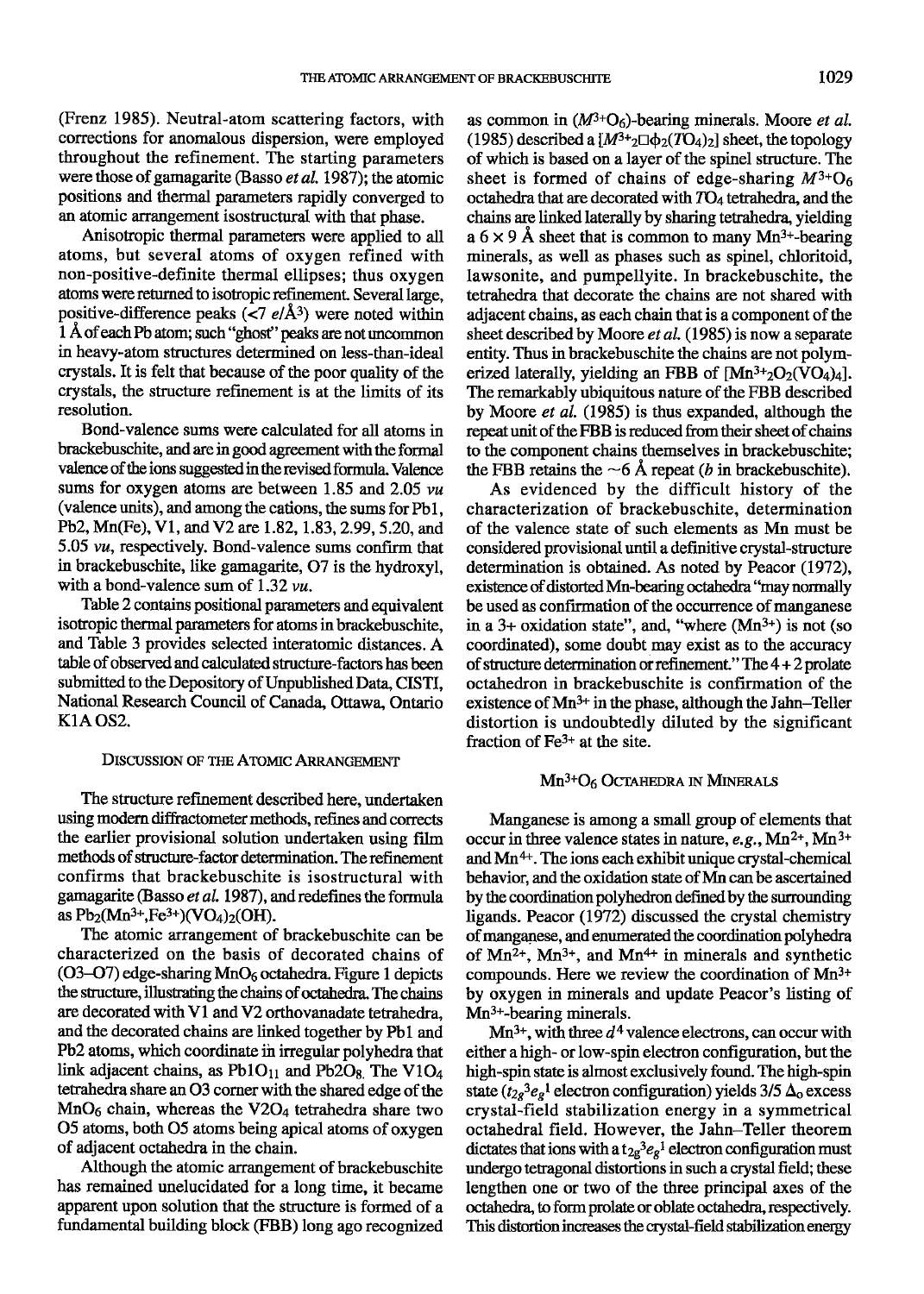

FIG. 1. The atomic arrangement of brackebuschite, illustrating decorated chains of  $MnO<sub>6</sub>$ octahedra. To distinguish the Pb atoms, Pbl atoms are represented by slightly larger spheres.

to 3/5  $\Delta$ <sub>o</sub> +  $\alpha$ , where  $\alpha$  is the energy gained from the splitting of the  $d_{x^2-y^2}$  and  $d_{z^2}$  orbitals (O'Keeffe 1961). Thus, in oxygen-based minerals, a distorted octahedral coordination of  $Mn^{3+}$  is essentially the only type observed, save for one Mn<sup>3+</sup>O<sub>5</sub> square-based pyramid in långbanite (Moore et al. 1991b). The identity of the  $e_g$  orbital that is occupied dictates the nature of the distortion of the octahedron. If the  $d_z^2$  orbital contains the lone  $e_g$  electron, one  $C_4$  axis of the octahedron will lengthen to form a prolate octahedron. Conversely, if the  $d_{x^2-y^2}$  orbital contains the single  $e<sub>g</sub>$  electron, two  $C<sub>4</sub>$  axes will lengthen owing to the  $d_{x^2-y^2}$  -ligand repulsion, yielding an oblate octahedron. Strens (1965) noted that both types of distortions are known in silicates, although the oblate distortions occur in "more strongly ionic compounds".

Opik & Pryce (1957) demonstrated that for  $d^4$  ions in an octahedral crystal-field, tetragonal distortions should occur in response to the Jahn–Teller effect, as noted previously. However, they found that in an octahedral crystal-field for a  $d<sup>4</sup>$  ion, the lowest energy state most

often occurs when the  $d_{z}$ <sup>2</sup> orbital is occupied, or when a prolate octahedron is formed. We find that, in accord with the study of Öpik & Pryce (1957),  $Mn^{3+}$  forms prolate octahedra in virtually all oxygen-based minerals in response to the Jahn-Teller effect; however, in most cases, the distortion yields lower symmetry than tetragonal. Burns et al. (1994) have shown an example (fredrikssonite) of how local symmetry can mitigate Jahn-Teller distortion of an octahedron, giving  $[2 + 2 + 2]$  "octahedral" coordination. This is true in most  $Mn^{3+}$  octahedra (Table 4), but we still apply the term prolate because in virtually all cases, the length of the intermediate bonds is substantially closer to the length of the short bonds than the length of the long bonds, yielding a distorted prolate octahedron.

Table 4 lists all oxygen minerals with essential  $Mn^{3+}$ for which the structure is known; all such atoms are  $coordinated$  in octahedra except  $Mn(6)$  in långbanite (Moore et al. 1991b). For each octahedron, the mean bond-length is listed, as well as the standard deviation in bond length and the polyhedral distortion  $\Delta$ , defined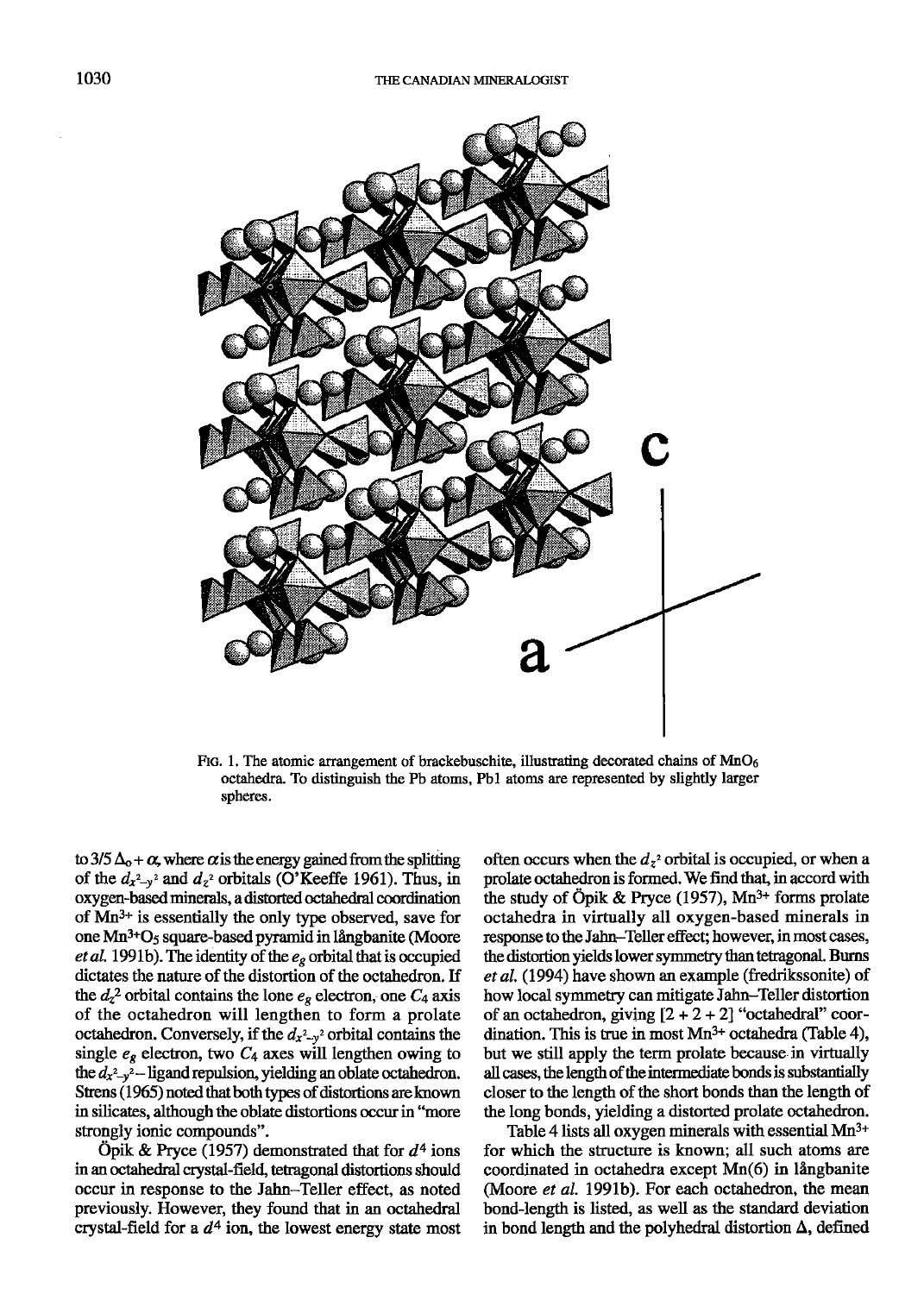## TABLE 4. DATA CONCERNING Mn<sup>3+</sup> OCTAHEDRA IN MINERALS\*

| bermanite, Mn <sup>2+</sup> Mn <sup>3+</sup> <sub>2</sub> (PO <sub>4</sub> ) <sub>2</sub> (OH) <sub>2</sub> -4H <sub>2</sub> O<br>Mn(1)-O = 1.892, 1.914, 2.200, 2.203; Mn(1)-OH = 1.949, 1.960 | Kampf & Moore (1976)                                      | långbanite, (Mn <sup>2+</sup> ,Ca) <sub>4</sub> (Mn <sup>3+</sup> ,Fe <sup>3+</sup> ) <sub>2</sub> Sb <sup>5+</sup> Si <sub>2</sub> O <sub>24</sub><br>Mn(3)-O = 1.967, 1.982, 1.994, 2.022, 2.128(x2) | Moore <i>et al.</i> (1991b)<br>$-2.037$ , 0.073, 0.0011 |
|-------------------------------------------------------------------------------------------------------------------------------------------------------------------------------------------------|-----------------------------------------------------------|--------------------------------------------------------------------------------------------------------------------------------------------------------------------------------------------------------|---------------------------------------------------------|
| Mn(2)-O = 1.887, 1.912, 2.211, 2.239; Mn(2)-OH = 1.939, 1.949                                                                                                                                   | $<$ 2.020 $>$ , 0.143, 0.0042<br>$-2.023$ , 0.158, 0.0051 | Mn(4)-O = 1.910, 1.953, 1.990, 2.008, 2.097, 2.224<br>$Mn(6)-0 = 1.892(x2), 1.900(x2), 2.311$                                                                                                          | $< 2.030$ , 0.114, 0.0026<br>Square-based pyramid       |
|                                                                                                                                                                                                 |                                                           | Mn(7)-O = 1.869, 1.870, 1.904, 1.935, 2.307, 2.371<br>$Mn(8)-O = 1.900, 1.936, 1.946, 1.988, 2.211(x2)$                                                                                                | <2,043>, 0.232, 0.0107                                  |
| bixbyite, syn. (orth.), Mn <sub>2</sub> O <sub>3</sub>                                                                                                                                          | Geller (1971)                                             | Mn(9)-O = 1.936, 1.951, 1.997, 2.006, 2.153, 2.390                                                                                                                                                     | $<$ 2.032>, 0.141, 0.0040                               |
| $Mn(1)-O = 1.963(x2)$ , 1.996(x2), 2.050(x2)                                                                                                                                                    | $< 2.003$ , 0.039, 0.0003                                 |                                                                                                                                                                                                        | $\ll 0.072$ , 0.174, 0.0059                             |
| Mn(2)-O = 1.960(x2), 1.998(x2), 2.047(x2)                                                                                                                                                       | $<$ 0.002>, 0.039, 0.0003                                 | macfallite, Ca <sub>2</sub> Mn <sup>3+</sup> <sub>3</sub> [SiO <sub>4</sub> Si <sub>2</sub> O <sub>7</sub> ](OH) <sub>3</sub>                                                                          |                                                         |
| Mn(3)-O = 1.889, 1.907, 1.976, 2.001, 2.190, 2.297                                                                                                                                              | $< 2.043$ , 0.164, 0.0054                                 |                                                                                                                                                                                                        | Moore et al. (1985)                                     |
| Mn(4)-O = 1.888, 1.908, 1.981, 1.992, 2.223, 2.268                                                                                                                                              |                                                           | $Mn(1)-O = 1.91(x2), 2.06(x2); Mn(1)-OH = 1.98(x2)$                                                                                                                                                    | <1.98>, 0.067, 0.0010                                   |
| Mn(5)-O = 1.883, 1.911, 1.972, 2.006, 2.215, 2.267                                                                                                                                              | $-2.043$ , 0.162, 0.0053<br>$\ll 0.042$ , 0.161, 0.0052   | $Mn(2)-O = 1.91(x2), 2.11(x2), 2.18(x2)$<br>Mn(3)-O = 1.94(x2), 2.21(x2); Mn(3)-OH = 1.94(x2)                                                                                                          | $<$ 0.7>, 0.125, 0.0031<br><2.03>, 0.139, 0.0039        |
|                                                                                                                                                                                                 |                                                           |                                                                                                                                                                                                        |                                                         |
| bixbyite, (isometric), (Mn <sup>3+</sup> , Fe <sup>3+</sup> ) <sub>2</sub> O <sub>3</sub>                                                                                                       | Dachs (1956)                                              | manganite, MnO(OH)                                                                                                                                                                                     | Dachs (1963)                                            |
| $(Mn_Fe)(1)-O = 2.01(x6)$                                                                                                                                                                       | $-2.01$ >, 0,00, 0,0                                      | Mn-O = 1.868, 1.878, 2.199; Mn-OH = 1.965, 1.981, 2.333                                                                                                                                                | $-2.037$ , 0.188, 0.0071                                |
| $(Mn.Fo)(2)-O = 1.90(x2), 1.92(x2), 2.24(x2)$                                                                                                                                                   | $< 2.02$ , 0.171, 0.0059                                  |                                                                                                                                                                                                        |                                                         |
|                                                                                                                                                                                                 |                                                           | marokite, CaMn <sup>3+</sup> <sub>2</sub> O <sub>4</sub>                                                                                                                                               | Lepicard & Protas (1966)                                |
| brackebuschite, Pb <sub>2</sub> (Mn <sup>3+</sup> ,Fe <sup>3+</sup> )(VO <sub>4</sub> ) <sub>2</sub> (OH)                                                                                       | this study                                                | Mn-O = 1.90, 1.92, 1.93, 1.96, 2.3, 2.4                                                                                                                                                                | $<$ 0.07>, 0.221, 0.0095                                |
| Mn-O = 1.98(x2), 2.10(x2); Mn-OH = 1.99(x2)                                                                                                                                                     | $-2.02$ , 0.06, 0.0007                                    |                                                                                                                                                                                                        |                                                         |
|                                                                                                                                                                                                 |                                                           | norrishite, KLiMn <sup>3+</sup> 2Si4O <sub>12</sub>                                                                                                                                                    | Tyrna & Guggenheim (1991)                               |
| braunite, Mn <sup>2+</sup> Mn <sup>3+</sup> <sub>6</sub> SiO <sub>12</sub>                                                                                                                      | Moore & Araki (1976)                                      | $Mn(1)-O = 2.092(x4), 2.18(x2)$                                                                                                                                                                        | $-2.121$ , 0.045, 0.0004                                |
| Mn(2)-O = 1.866(x2), 2.028(x2), 2.212(x2)                                                                                                                                                       | $<$ 0.035>, 0.155, 0.0048                                 | Mn(2)-O = 1.855(x2), 2.023(x2), 2.233(x2)                                                                                                                                                              | $<$ 2.037>, 0.169, 0.0058                               |
| $Mn(3)-O = 1.906(x2)$ , 1.971(x2), 2.267(x2)                                                                                                                                                    | $<$ 0.048 $>$ , 0.172, 0.0059                             |                                                                                                                                                                                                        |                                                         |
| $Mn(4)-O = 1.921(x2)$ , 1.946(x2), 2.240(x2)                                                                                                                                                    | $-2.036$ , 0.159, 0.0051                                  | orientite, Ca <sub>2</sub> Mn <sup>2+</sup> Mn <sup>3+</sup> <sub>2</sub> Si <sub>3</sub> O <sub>10</sub> (OH) <sub>4</sub>                                                                            | Moore et al. (1985)                                     |
|                                                                                                                                                                                                 |                                                           | Mn-O = 1.91(x2), 2.20(x2); Mn-OH = 1.96(x2)                                                                                                                                                            | $-2.023$ , 0.139, 0.0039                                |
| braunite II, Mn <sub>7</sub> SiO <sub>12</sub>                                                                                                                                                  | DeVilliers (1980)                                         |                                                                                                                                                                                                        |                                                         |
| $Mn(1)-O = 1.883(x2), 1.956(x2), 2.290(x2)$                                                                                                                                                     | $-2.043$ , 0.194, 0.0075                                  | orthopinakiolite, (Mg,Mn <sup>2+</sup> ) <sub>2</sub> Mn <sup>3+</sup> (BO <sub>3</sub> )                                                                                                              |                                                         |
| Mn(2)-O = 1.993(x2), 1.923(x2), 2.232(x2)                                                                                                                                                       | $<$ 2.049>, 0.145, 0.0042                                 |                                                                                                                                                                                                        | Takéuchi et al. (1978)                                  |
| $Mn(3)-O = 1.918(x2), 1.982(x2), 2.215(x2)$                                                                                                                                                     |                                                           | $Min(1)-O = 1.983(x4), 2.177(x2)$                                                                                                                                                                      | $-2.048$ , 0.100, 0.0020                                |
| $Mn(4)-O = 1.896, 1.904, 1.984, 2.001, 2.236, 2.299$                                                                                                                                            | $<$ 0.038 $>$ , 0.140, 0.0039                             | $Mn(2)-O = 1.980(x4), 2.180(x2)$                                                                                                                                                                       | $< 2.047$ , 0.103, 0.0021                               |
| $Mn(5)-O = 1.899, 1.955, 2.006, 2.081, 2.090, 2.093$                                                                                                                                            | <b>&lt;2.053&gt;, 0.172, 0.0059</b>                       | $Mn(3)-O = 1.913(x4), 2.252(x2)$                                                                                                                                                                       | $-2.026$ , 0.175, 0.0062                                |
|                                                                                                                                                                                                 | $<$ 0.021>, 0.081, 0.0013                                 | $Mn(6)-O = 1.908(x2), 1.917(x2), 2.263, 2.330$                                                                                                                                                         | $<$ 2.041>, 0.199, 0.0080                               |
| crednerite, CuMnO <sub>2</sub>                                                                                                                                                                  |                                                           | Mn(8)-O = 1.905(x2), 1.963(x2), 2.192, 2.349                                                                                                                                                           | $<$ 2.046>, 0.183, 0.0066                               |
|                                                                                                                                                                                                 | Töpfer et al. (1995)                                      |                                                                                                                                                                                                        |                                                         |
| $Mn-O = 1.929(x4), 2.226(x2)$                                                                                                                                                                   | $2.039$ , 0.171, 0.0059                                   | piemontite, Ca <sub>2</sub> (ALMn <sup>3+</sup> ,Fe <sup>3+</sup> ) <sub>3</sub> (SiO <sub>4</sub> ) <sub>3</sub> OH                                                                                   | Dollase (1969)                                          |
| flinkite, Mn <sup>2+</sup> <sub>2</sub> Mn <sup>3+</sup> (AsO <sub>4</sub> )(OH) <sub>4</sub>                                                                                                   |                                                           | Mn-O = 1.861, 1.900, 2.031(x2), 2.274(x2)                                                                                                                                                              | $< 2.062$ , 0.178, 0.0062                               |
|                                                                                                                                                                                                 | Moore (1967)                                              | pinakiolite, (Mg,Mn <sup>2+</sup> ) <sub>2</sub> (Mn <sup>3+</sup> ,Sb <sup>3+</sup> )BO <sub>5</sub>                                                                                                  | Moore & Araki (1974)                                    |
| Mn-O = 2.29(x2); Mn-OH = 1.80(x2), 1.91(x2)                                                                                                                                                     | $< 2.000$ , 0.230, 0.011                                  | $Mn(1)-O = 1.916(x4), 2.234(x2)$                                                                                                                                                                       | $< 2.022$ , 0.164, 0.0055                               |
|                                                                                                                                                                                                 |                                                           | $Mn(2) - O = 1.917(x4), 2.261(x2)$                                                                                                                                                                     | $-2.032$ , 0.178, 0.0064                                |
| franklinfurnaceite, Ca <sub>2</sub> (Fe <sup>3+</sup> ,Al)Mn <sup>2+</sup> <sub>3</sub> Mn <sup>3+</sup> JZn <sub>2</sub> Si <sub>2</sub> O <sub>10</sub> ](OH) <sub>8</sub>                    | Peacor et al. (1988)                                      | $Mn(3)-O = 1.963(x4), 2.210, 2.227$                                                                                                                                                                    | $<$ 0.048 $>$ , 0.132, 0.0035                           |
| Mn-O = 1.879(x2), 2.294(x2); Mn-OH = 1.978(x2)                                                                                                                                                  | $<$ 0.050 $>$ , 0.194, 0.0075                             |                                                                                                                                                                                                        |                                                         |
|                                                                                                                                                                                                 |                                                           | quenselite, PbMn <sup>3+</sup> O <sub>2</sub> (OH)                                                                                                                                                     | Rouse (1971)                                            |
| fredrikssonite, Mg <sub>2</sub> Mn <sup>3+</sup> (BO <sub>3</sub> )O <sub>3</sub>                                                                                                               | Burns et al. (1994)                                       | $Mn(1)-O = 1.93(x2), 1.98(x2), 2.25(x2)$                                                                                                                                                               | $-2.053$ , 0.154, 0.0047                                |
| Mn-O = 1.924(x2), 2.014(x2), 2.151, 2.189                                                                                                                                                       | $-2.036$ , 0.112, 0.0025                                  | $Mn(2)-O = 1.90(x2)$ , 1.95(x2), 2.37(x2)                                                                                                                                                              | $-2.073$ , 0.231, 0.0103                                |
|                                                                                                                                                                                                 |                                                           |                                                                                                                                                                                                        |                                                         |
| gamagarite, Ba <sub>2</sub> (Mn <sup>3+</sup> ,Fe <sup>3+</sup> )(VO <sub>4</sub> ) <sub>2</sub> (OH)                                                                                           | Basso et al. (1987)                                       | ruizite, Ca <sub>2</sub> Mn <sup>3+</sup> Si <sub>2</sub> O <sub>6</sub> (OH) 2H <sub>2</sub> O                                                                                                        |                                                         |
| Mn-O = 1.972(x2), 2.079(x2); Mn-OH = 1.990(x2)                                                                                                                                                  | $2.014$ , 0.051, 0.0005                                   |                                                                                                                                                                                                        | Moore et al. (1985)                                     |
|                                                                                                                                                                                                 |                                                           | Mn-O = 1.909(x2), 2.195(x2); Mn-OH = 1.946(x2)                                                                                                                                                         | $<$ 2.017>, 0.139, 0.0040                               |
| gaudefroyite, Ca.Mn <sup>3+</sup> 3-x(BO <sub>3</sub> )3(CO <sub>3</sub> )(O,OH) <sub>3</sub>                                                                                                   | Yakubovich et al. (1975)                                  |                                                                                                                                                                                                        |                                                         |
| Mn-O = 1.86, 1.88, 1.96, 1.99, 2.18, 2.29                                                                                                                                                       | $<$ 0.03 $>$ , 0.172, 0.0060                              | taikanite, BaSr <sub>2</sub> Mn <sup>3+</sup> <sub>2</sub> O <sub>2</sub> [Si <sub>4</sub> O <sub>12</sub> ]                                                                                           | Yamnova et al. (1992)                                   |
| groutite, MnO(OH)                                                                                                                                                                               |                                                           | $Mn(1)-O = 1.844(x2), 2.106(x2), 2.176(x2)$                                                                                                                                                            | $-2.042$ , 0.157, 0.0049                                |
|                                                                                                                                                                                                 | Dent Glasser & Ingram (1968)                              | $Mn(2)-O = 1.886(x2), 1.970(x2), 2.293(x2)$                                                                                                                                                            | $< 2.050$ , 0.192, 0.0073                               |
| Mn-O = 1.896(x2), 2.178; Mn-OH = 1.968(x2), 2.340                                                                                                                                               | $< 2.041$ >,0.179, 0.0064                                 |                                                                                                                                                                                                        |                                                         |
| hausmannite, Mn <sup>2+</sup> Mn <sup>3+</sup> <sub>2</sub> O <sub>4</sub>                                                                                                                      |                                                           | takeuchiite, (Mg,Mn <sup>2+</sup> ) <sub>2</sub> (Mn <sup>3+</sup> ,Fe <sup>3+</sup> )BO <sub>5</sub>                                                                                                  | Norrestam & Bovin (1987)                                |
|                                                                                                                                                                                                 | Jarosch (1987)                                            | $Mn(3)-O = 1.906(x4), 2.268(x2)$                                                                                                                                                                       | $-2.027$ , 0.187, 0.0071                                |
| Mn-O = 1.930(x4), 2.282(x2)                                                                                                                                                                     | $-2.047$ , 0.182, 0.0066                                  | $Mn(8)-O = 1.908(x2), 1.904(x2), 2.159, 2.261$                                                                                                                                                         | $-2.007$ , 0.160, 0.0053                                |
|                                                                                                                                                                                                 |                                                           | $Mn(10)-O = 1.918(x2), 1.931(x2), 2.273, 2.169$                                                                                                                                                        | $<$ 0.023>, 0.157, 0.0050                               |
| henritermierite, Ca3(Mn,Al)2(SiO4)2(OH)4                                                                                                                                                        | Aubry et al. (1969)                                       | $Mn(12)-O = 1.918(x2), 1.979(x2), 2.227, 2.138$                                                                                                                                                        | $<$ 0.027>, 0.127, 0.0033                               |
| Mn-O = 1.901(x2), 1.973(x2), 2.130(x2)                                                                                                                                                          | $< 2.001$ , 0.105, 0.0023                                 | $Mn(14)-O = 1.972(x2), 1.985(x2), 2.175, 2.187$                                                                                                                                                        | $-2.046$ , 0.105, 0.0022                                |
|                                                                                                                                                                                                 |                                                           | $Mn(15)-O = 1.963(x2)$ , 1.977(x2), 2.188, 2.174                                                                                                                                                       | $< 2.040$ , 0.109, 0.0024                               |
| kanonaite, (Mn <sup>3+</sup> ,Al)AlSiO <sub>5</sub>                                                                                                                                             | Abs-Wurmbach (1981)                                       |                                                                                                                                                                                                        |                                                         |
| Mn-O = 1.853(x2), 1.918(x2); 2.245(x2)                                                                                                                                                          | $< 2.005$ , 0.188, 0.0073                                 |                                                                                                                                                                                                        |                                                         |
|                                                                                                                                                                                                 |                                                           |                                                                                                                                                                                                        |                                                         |
| kentrolite, Pb <sub>2</sub> Mn <sup>3+</sup> 2Si <sub>2</sub> O <sub>9</sub>                                                                                                                    | Moore et al. (1991a)                                      |                                                                                                                                                                                                        |                                                         |
| Mn-O = 1.923(x2), 1.977(x2), 2.137(x2)                                                                                                                                                          | $< 2.012$ , 0.100, 0.0020                                 |                                                                                                                                                                                                        |                                                         |
|                                                                                                                                                                                                 |                                                           |                                                                                                                                                                                                        |                                                         |

\* After Peacor (1972), updated to 1996. All distances are quoted in Å. For each octahedron, <mean bond-length>, standard deviation of bond lengths, and polyhedron distortion are given. Mineral formulas are taken from Fleis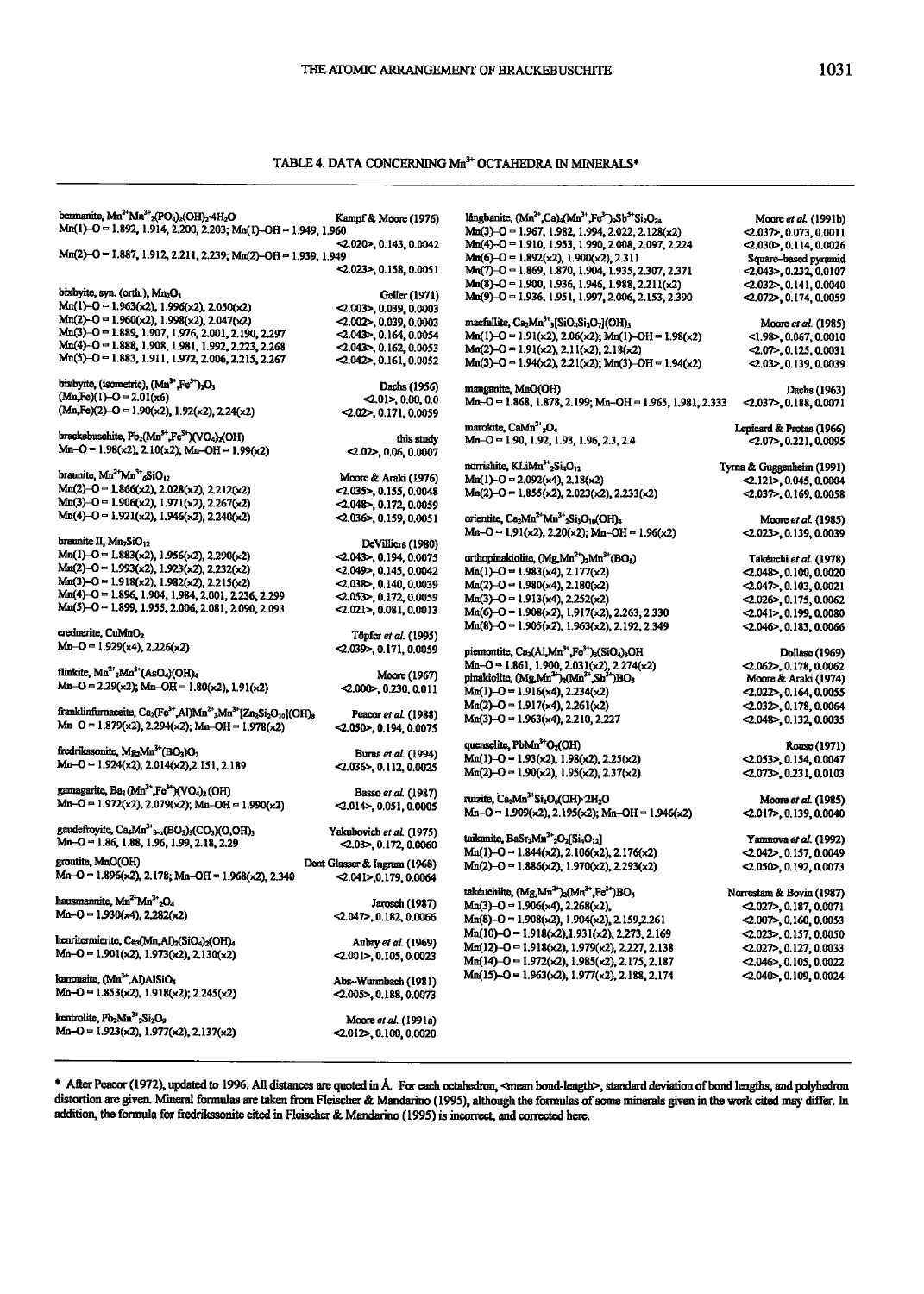as  $1/6 \sum (L_i - \langle L \rangle)/\langle L \rangle^2$ , where  $L_i$  is an individual Mn<sup>3+</sup>-O bond-length, and  $\langle L \rangle$  is the average Mn<sup>3+</sup>-O<sub>6</sub> bond length of that polyhedron. We report the standard deviation in bond lengths for the octahedra because measures of octahedral distortion such as  $\Delta$  have been shown to be less descriptive of distortion in octahedra that display Jahn-Teller distortion (Robinson et al. 1970).

Mean bond-lengths in Mn3+-bearing octahedra vary from 2.00 (flinkite) to 2.12 Å (norrishite), a range of  $0.12$  Å; much of the deviation from the mean invariably results from the extensive substitution of  $Fe<sup>3+</sup>$  that occurs in Mn3+ octahedra. It is also clear that, although Jahn-Teller distortion in Mn<sup>3+</sup> octahedra can occur by tetragonal distortions that create either prolate or oblate octahedra, one of the  $C_4$  axes almost invariably lengthens to form a prolate octahedron. As noted in Table 4, prolate  $Mn^{3+}O_6$  octahedra predominate in oxygen-based minerals, although a few oblate octahedra are noted. The prediction of Öpik & Pryce (1957), that prolate octahedra are a lower-energy response to Jahn-Teller distortion in Mn3+-bearing phases, is thus validated in minerals.

#### ACKNOWLEDGEMENTS

Dr. Carl A. Francis, representing the Harvard Mineralogical Museum, kindly provided the specimen of brackebuschite from Sierra de C6rdoba, used in several of the earlier studies on the chemistry and structure of this species; Paul B. Moore provided many helpful discussions and much insight on the nature of Mn3\* chemical crystallogaphy. Dr. Robert T. Downs verified all our calculations. Support for this project was provided by grants EAR-9218577 and EAR-9627222.

### **REFERENCES**

- ABRAHAM, K., KAUTZ, K., TILLMANNS, E. & WALENTA, K. (1978): Arsenbrackebuschite,  $Pb_2$ (Fe,Zn)(OH,H<sub>2</sub>O)([AsO<sub>4</sub>])<sub>2</sub>, a new arsenate mineral. Neues Jahrb. Mineral., Monatsh., 193-196.
- Abs-Wurmbach, I., Langer, K., Seifert, F. & Tillmanns, E. (1981): The crystal chemistry of  $(Mn^{3+},Fe^{3+})$ -substituted andalusites (viridines and kanonaite),  $(Al_{1-x-y}Mn^{3+}xFe^{3+}y)$ <sub>2</sub> (O/SiO<sub>4</sub>): crystal structure refinements, Mössbauer, and polarized optical absorption spectra. Z. Kristallogr. 155, 8l-l 13.
- AUBRY, A., DUSAUSOY, Y., LAFFAILLE, A. & PROTAS, J. (1969): D6termination et 6tude de la structure cristalline de l'henritermiérite, hydrogrenat de symétrie quadratique. Bull. Soc. fr. Minéral. Cristallogr. 92, 126-133.
- BASSO, R., PALENZONA, A. & ZEFIRO, L. (1987): Gamagarite: a new occurrence and crystal structure refinement. Neues Jahrb. Mineral., Monatsh., 295-304.
- BERRY, L.G. & GRAHAM, A.R. (1948): X-ray measurements on brackebuschite and hematolite. Am. Mineral. 33, 489-495.
- BURNS, P.C., COOPER, M.A. & HAWTHORNE, F.C. (1994): Jahn-Teller-distorted Mn<sup>3+</sup>O<sub>6</sub> octahedra in fredrikssonite, the fourth polymorph of  $Mg_2Mn^{3+}(BO_3)O_2$ . Can. Mineral. 32, 397-403,
- DACHS, H. (1956): Die Kristallstruktur des Bixbyits (Fe,Mn)<sub>2</sub>O<sub>3</sub>. Z. Kristallogr. 107, 370-395.
	- (1963): Neutronen- und Röntgenuntersuchungen am Manganit, MnOOH. Z. Kristallogr. 118, 303-326.
- DENT GLASSER, L.S. & INGRAM, L. (1968): Refinement of the crystal structure of groutite,  $\alpha$ -MnOOH. Acta Crystallogr. B<sub>24</sub>, 1233-1236.
- DE VILLIERS, J.P.R. (1980): The crystal structure of braunite II and its relation to bixbyite and braunite. Am. Mineral. 65, 756-765.
- DOLLASE, W.A. (1969): Crystal structure and cation ordering of piemontite. Am. Mineral. 54, 710-717.
- DONALDSON, D.M. & BARNES, W.H. (1955): The structures of the minerals of the descloizite and adelite groups. III. Brackebuschite. Am. Mineral. 40, 597-613.
- FLEISCHER, M. & MANDARINO, J.A. (1995): Glossary of Mineral Species. The Mineralogical Record, Tucson, Arizona.
- FRENZ, B.A. (1985). Enraf-Nonius Structure Determination Package. In SDP Users' guide. Version 4. Enraf-Nonius, Delft, The Netherlands.
- GELLER, S. (1971): Structures of  $\alpha$ -Mn<sub>2</sub>O<sub>3</sub>, (Mn<sub>0.983</sub>Fe<sub>0.017</sub>)<sub>2</sub>O<sub>3</sub> and  $(Mn_{0.37}Fe<sub>0.63</sub>)<sub>2</sub>O<sub>3</sub>$  and relation to magnetic ordering. Acta Crystallogr. B27, 821-828.
- HOFMEISTER, W. & TILLMANNS, E. (1976): Structurelle Beziehungen zwischen Arsenbrackebuschit und Tsumcorit. Fortschr. Mineral. 54(1), 38 (abstr.).
- JAROSCH, D. (1987): Crystal structure refinement and reflectance measurements of hausmannite, Mn<sub>3</sub>O<sub>4</sub>, Mineral. Petrol. 37, t5-23.
- KAMPF, A.R. & MOORE, P.B. (1976): The crystal structure of bermanite, a hydrated manganese phosphate. Am. Mineral. 61, 1241-1248.
- LEPICARD, G. & PROTAS, J. (1966): Étude structurale de l'oxyde double de manganèse et de calcium orthorhombique CaMn<sub>2</sub>O<sub>4</sub>. Bull. Soc. fr. Minéral. Cristallogr. 89, 318-324.
- MOORE, P.B. (1967): Crystal chemistry of the basic manganese arsenate minerals, 1. The crystal structures of flinkite,  $Mn^{2+}2Mn^{3+}(\text{OH})_{4}(\text{AsO}_{4})$  and retzian,  $Mn^{2+}2Y^{3+}(\text{OH})_{4}(\text{AsO}_{4})$ . Am. Mineral. 52, 1603-1613.
	- & ARAKI, T. (1974): Pinakiolite,  $Mg_2Mn^{3+}O_2[BO_3];$ warwickite,  $Mg(Mg_{0.5}Ti_{0.5})O[BO_3]$ ; wightmanite, Mg<sub>5</sub>(O)(OH)<sub>5</sub>[BO<sub>3</sub>]·nH<sub>2</sub>O: crystal chemistry of complex 3 Å wallpaper structures. Am. Mineral. 59, 985-1004.
	- $\&$  (1976): Braunite: its structure and relationship to bixbyite, and some insights on the genealogy of fluorite derivative structures. Am. Mineral. 61, 1226-1240.